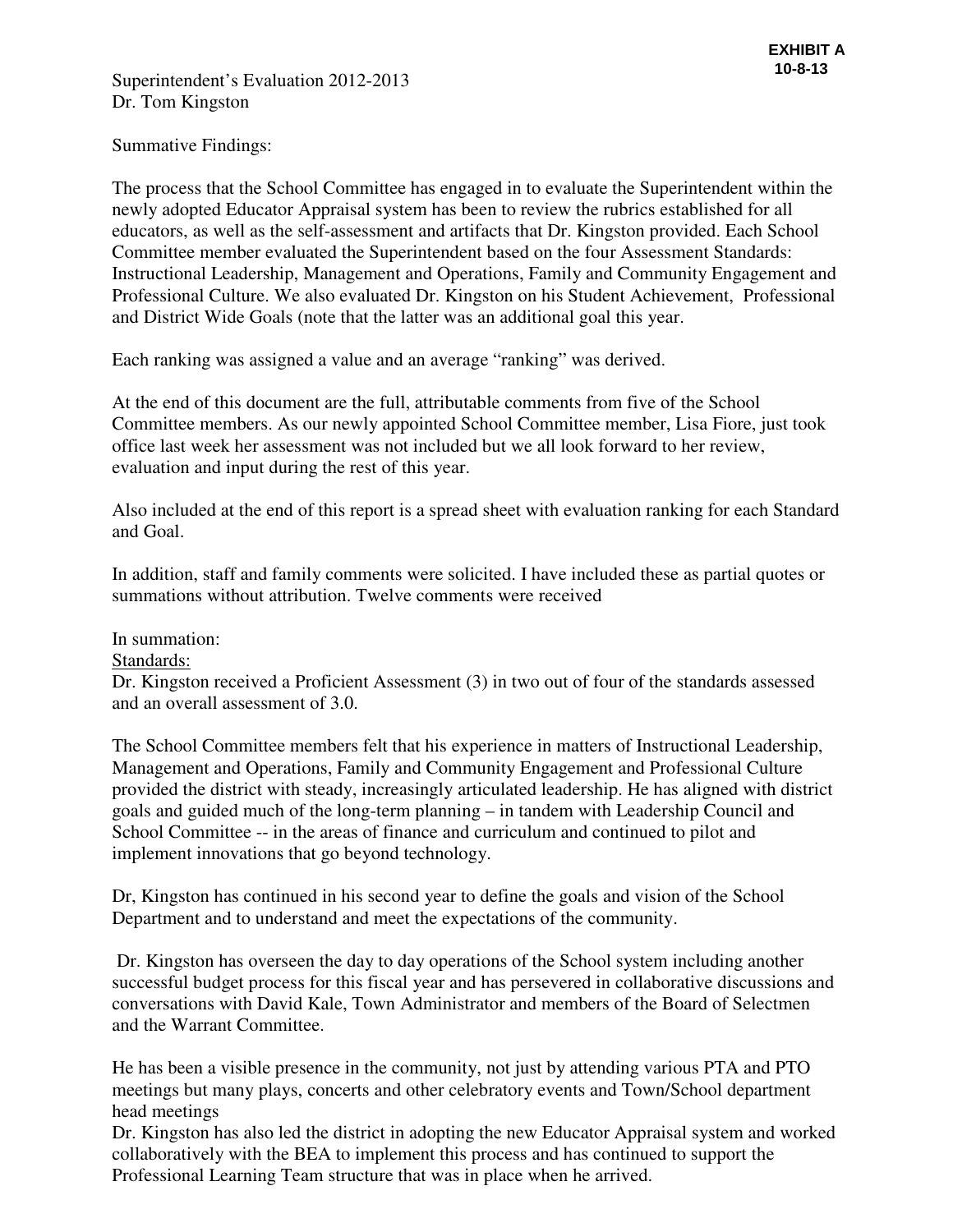Areas of improvement and focus that School Committee members suggest for this year include, but are not limited to:

- Further articulation of the shared instructional vision as well as ways to engage the community in understanding what expectations are and how to meet them;
- Increased mechanisms for general communication with the community. Beyond blogs how else to communicate effectively and in a timely manner. Address a perception of impatience and frustration;
- Review of pilot programs and innovation to provide on-going assessment as to whether these are meeting our needs;
- Addressing staff morale;
- Continue to address the need for balance in student lives: high expectations vs. stress, especially but not limited to Belmont High School.

# Goals:

The School Committee felt that Dr. Kingston Met or Made Significant Progress on his Student Achievement, Professional and District-Wide Goals with an overall rating of 2.3 out of 3.

The implementation of the Educator Evaluation System was a significant achievement this year. Providing rubrics, encouraging self-assessment and individual staff goals is aligned with goals and assessment we expect of our students.

We have benefited by his participation in the Superintendents Induction Program as well as his in-district mentoring of personnel and the hiring of several key building administrators and curriculum directors.

Long-term planning that will provide adequate, predictable, sustainable funding is one that continues to be a major issue facing our school leaders. Developing an eight-pronged set of modeling groups to gather data, investigate particular long-range planning areas of discussion such as Special Education, Enrollment and Additional Revenue Sources will provide our community with the groundwork for meeting the needs of the community.

School Committee Assessments

Belmont Public School Superintendent's Evaluation School Year 2012-2013

Superintendent: Thomas S. Kingston

School Committee Member: Laurie Graham Overall Assessment: Unsatisfactory Needs Improvement **Proficient** Exemplary

Assessments Against Standards:

Standard I: Instructional Leadership: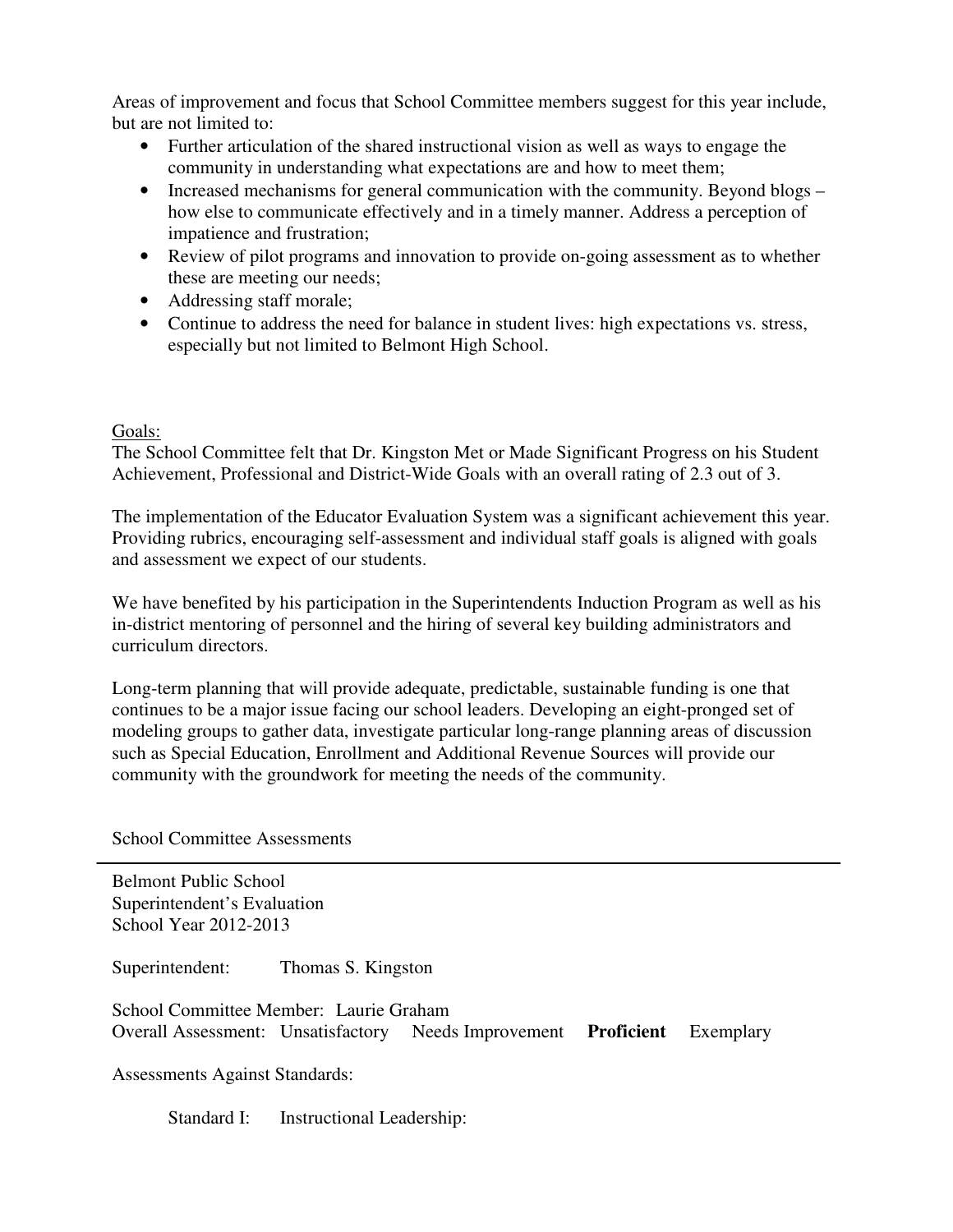*The education leader promotes the learning and growth of all students and the success of all staff by cultivating a shared vision that makes powerful teaching and learning the central focus of schooling.* 

Unsatisfactory Needs Improvement **Proficient** Exemplary

Comment:

In his second year as Interim Superintendent, Dr. Kingston has helped the Leadership Council and the School Committee to move the goals and objectives from the articulation phase into implementation.

He has also worked with district leadership to not only adopt the Common Core Standards but to make sure that instruction is aligned with the standards and to continue exploring innovative practices and teaching.

Dr. Kingston's support for the Professional Learning Team (PLT) model of professional development has further empowered staff to engage in the exploration of the kind of innovative practices that enhance the educational experience for all students and which provide the infrastructure for continued improvement.

And finally, Dr. Kingston's guidance in implementing the new Educator Appraisal system through a collaborative process with Leadership Counsel and staff has ensured a smooth transition to effective, meaningful evaluations of all educators.

Standard II: Management and Operations:

*The education leader promotes the learning and growth of all students and the success of all staff by ensuring a safe, efficient, and effective learning environment, using resources to implement appropriate curriculum, staffing, and scheduling.*

Unsatisfactory Needs Improvement **Proficient** Exemplary

Comment:

Dr. Kingston's experience as a seasoned administrator has served this community well as he has faced challenges and issues, both expected and not necessarily foreseen. With increases in enrollment at Wellington, he implemented a diversion of students to other schools (for the short term) and created a study group under the direction of Principal Janet Carey that looked at district wide enrollment levels and available space and made recommendations for addressing this continuing issue.

Ongoing matters of concern regarding safety of students and staff were addressed throughout the year (and continue into this school year.)

Dr, Kingston's understanding of Massachusetts school law, policies and procedures has been an enormous asset as our district addresses legislative mandates while ensuring that the educational goals are always kept foremost in the operations of the system.

Standard III: Family and Community Engagement:

*The education leader promotes the learning and growth of all students and the success of all staff through effective partnerships with families, community organizations, and other stakeholders that support the mission of the school and district.*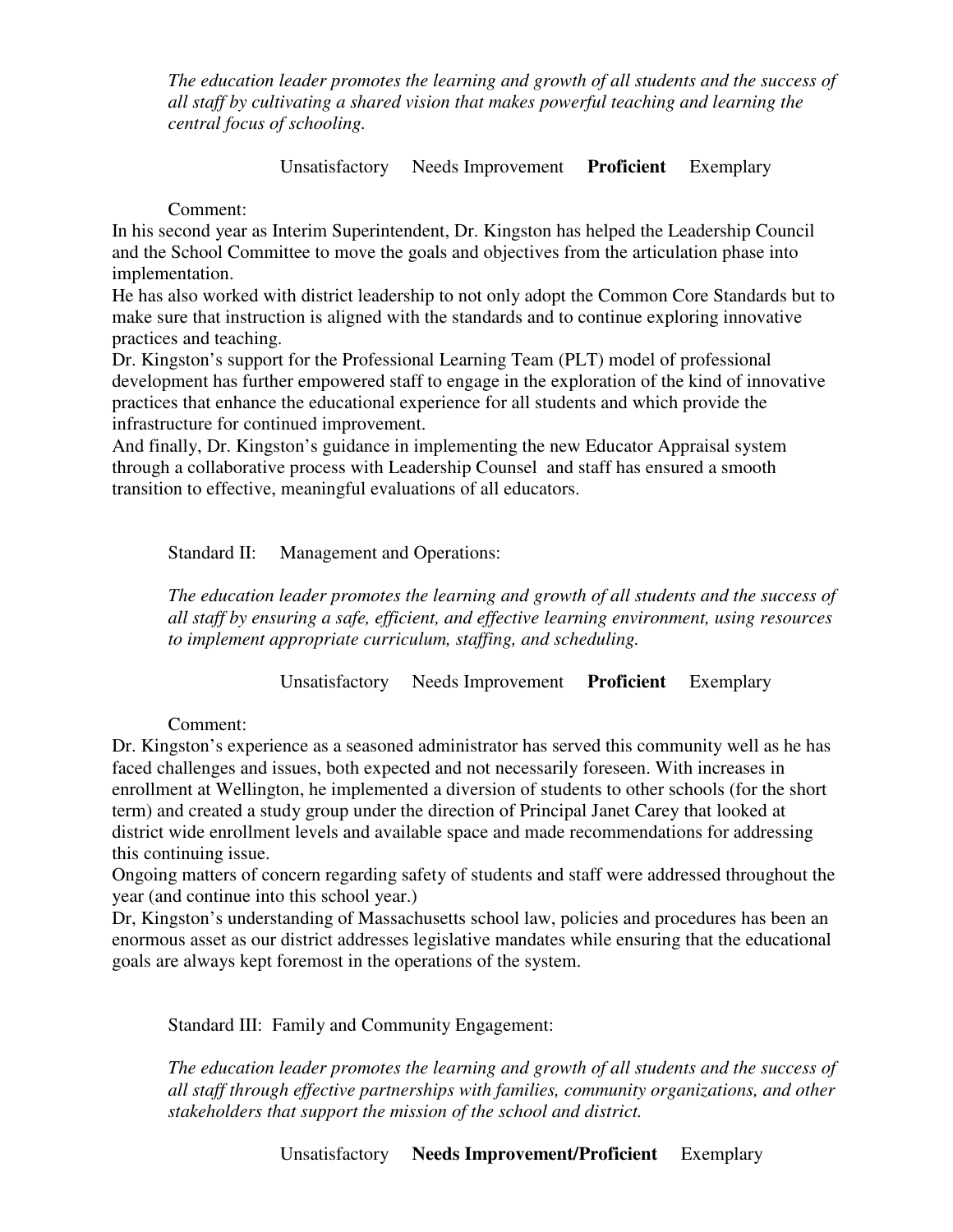# Comment:

One of the strengths of Dr. Kingston's time as superintendent has been his engagement with community organizations - PTA/PTOs, the Foundation for Belmont Education, the Belmont Special Education Advisory Council, the Rotary for example. He frequently attends plays, concerts, art shows and other celebratory events as a way of showing support for students and staff that goes beyond the classroom.

His collaborative manner of working and communicating with Belmont's general government (the Board of Selectmen, Town Administrator David Kale and the Warrant Committee) has provided a second year of stability as all areas of town government continue to face the fiscal realities of constrained budgets and unmet needs.

Though Dr. Kingston continues with his blog as a means of communication and responds to direct emails, I do note that there are some families who have not felt there has been adequate response time nor perhaps the desired response. I imagine that this is true in many districts and might be an issue of context and perception but it is an area of potential improvement.

Standard IV: Professional Culture:

*The education leader promotes success for all students by nurturing and sustaining a school culture of reflective practice, high expectations, and continuous learning for staff.*

# Unsatisfactory Needs Improvement **Proficient** Exemplary

# Comment:

One of the strengths of the Belmont Public Schools has been the work the Leadership Council and Curriculum Directors through on-going curriculum review, building management and support of staff. This past year Dr. Kingston filled three key positions (one in mid-year) and those selections have served the district well.

As I mentioned elsewhere, Dr. Kingston's continued support for the incredibly important work that the PLTs perform as the Research & Development branch of the Belmont Public Schools positions us to be proactive and forward-thinking as our community faces the very real challenges of meeting the  $21<sup>st</sup>$  Century expectations for all learners.

Of concern however is that there does seem to be an issue of lower morale among at least some segment of the staff. I am not sure what the cause of this is. However just as we want to support a balance between expectations and realities and high-achievement and stress for our students, so to do we want this for staff.

Assessments Against Performance Goals (Designate one of three judgments for each goal.)

# Student Achievement Goal:

In concert with administrators, the joint administrative/Belmont Education Association advisory team, and educators throughout the district, I shall oversee the faithful implementation of a new, comprehensive educator evaluation system that implements the state's model with the first phase of implementation completed by June 2013. (Reference: Superintendent's Rubric: I (D) 1, 2, 3, & 4)

Needs Improvement Progressing **Met Goal**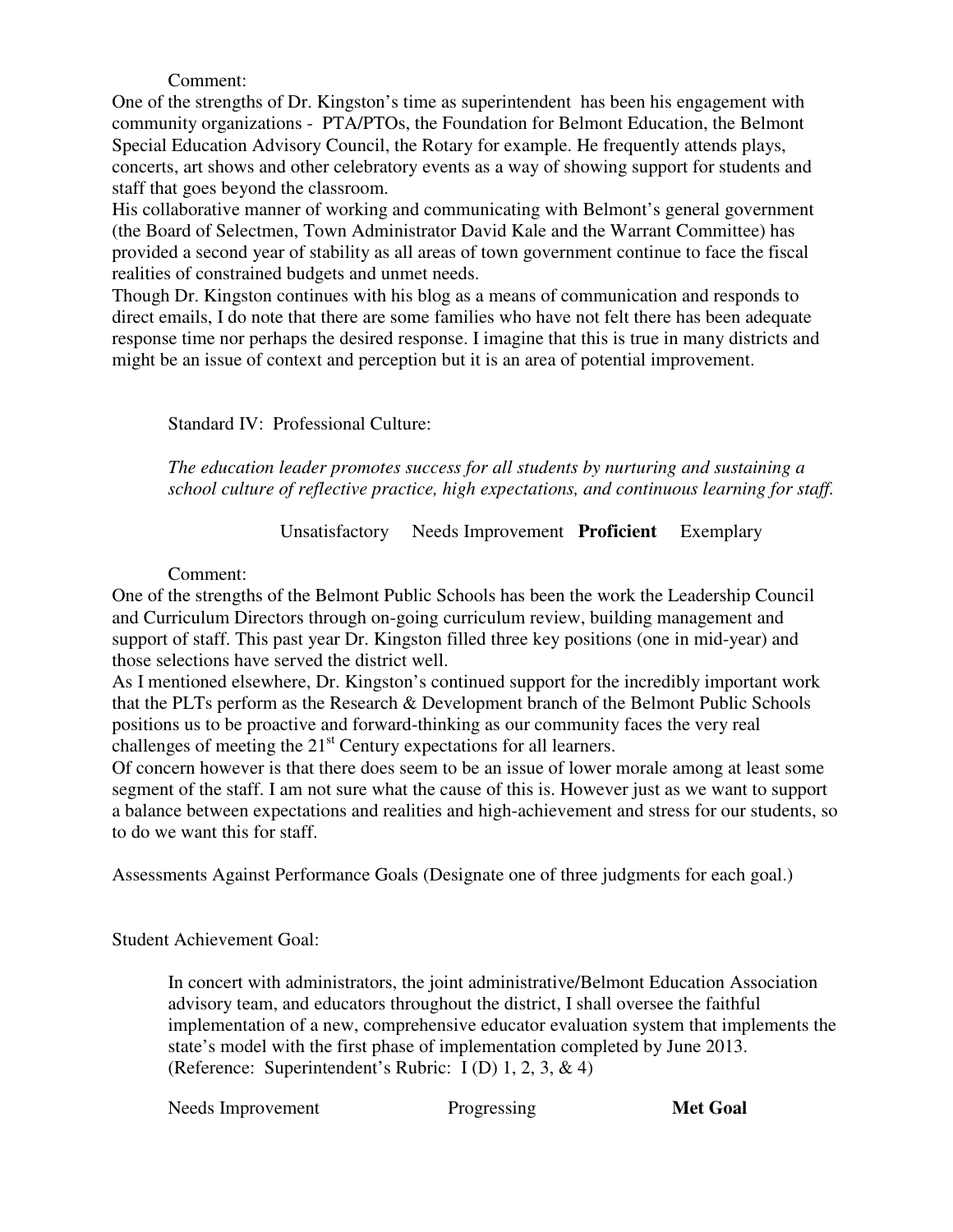Comment: This past year has seen a successful and collaborative implementation of the Educator Evaluation system with input from stakeholders at the administrator and faculty levels. Though this is a roll-out process with additional indicators included in subsequent years, I think that Dr. Kingston has met his goal for this first phase.

Professional Practice Goal:

As a coach within the New Superintendent's Induction Program, the Superintendent will continue to acquire knowledge about leadership development, team building, and strategic planning. He aims to inform—from monthly content sessions and the practical work of coaching individuals new to district leadership—the Belmont Public Schools' effective leadership practices and programming, in particular for the development of district leadership, hiring and mentoring of new administrators, and long-range strategic planning. (Reference: Superintendent's Rubric I (E) 3; II (B) 1, 2)

Needs Improvement **Progressing** Met Goal

 Comment: Through his experience with NSIP as well as his own years as a Superintendent, Dr, Kingston has brought leadership in his hiring of several key positions. His continued strategic planning efforts with staff, school leaders (including School Committee members), town officials and parents positions us to be in a position to investigate, consider and meet the very real needs of the Belmont Public School System.

I have included Progressing as my rating as much of this work is ongoing now through modeling groups.

District-Wide Goals: Implementation of District-Wide Goals, as represented by the District Strategic Plan.

Needs Improvement **Progressing** Met Goal

 Comment: This is, almost by definition, a work in progress as some goals will be achievable in the future but not actually met in 2012-2013. Important to note though that a District Strategic Plan is one that is tied to a vision and represents input from all stakeholders. Many goals were met and I look forward to progress achieving more this year.

Signature of School Committee Member: Laurie Graham

Date: October 2, 2013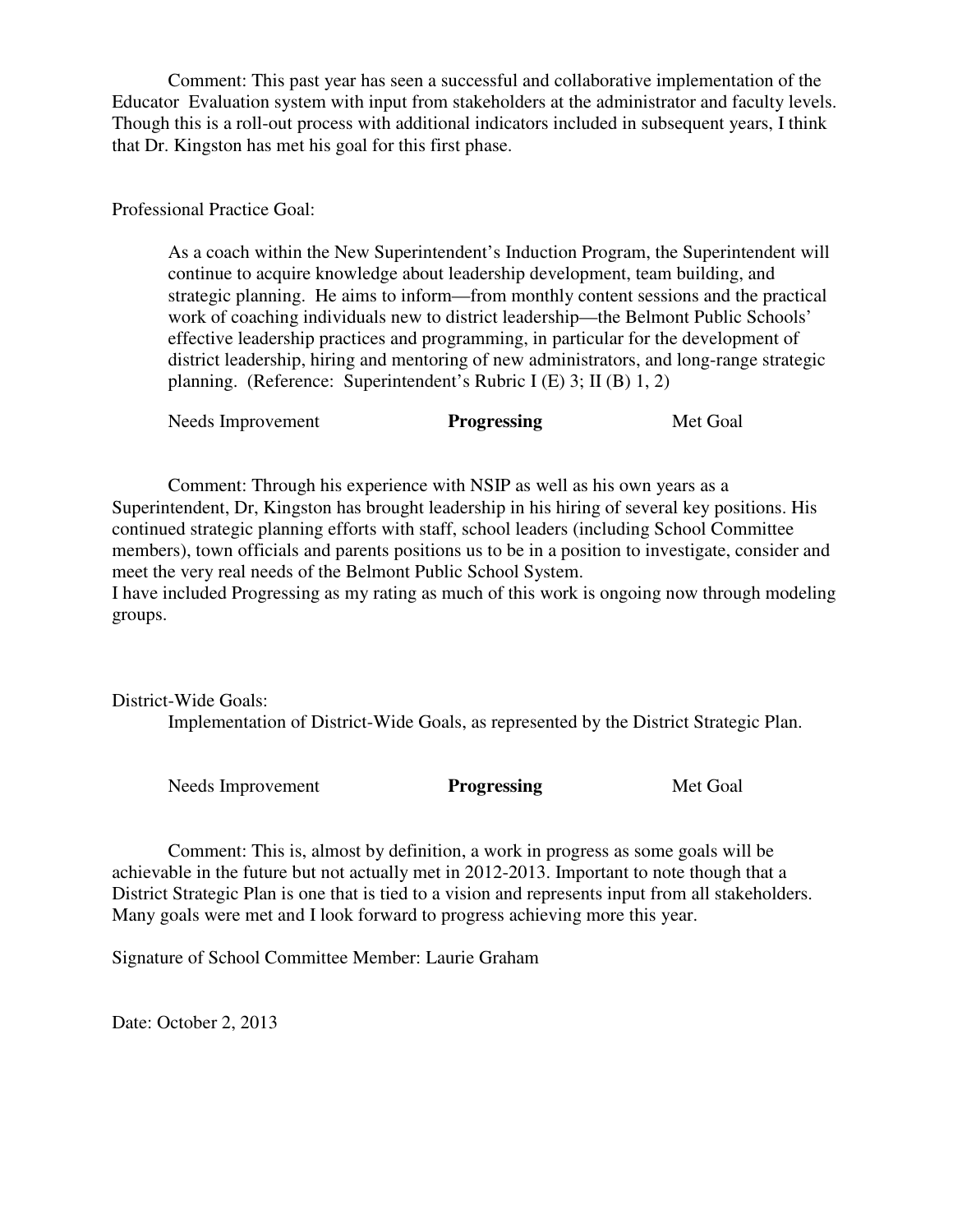Belmont Public School Superintendent's Evaluation School Year 2012-2013

Superintendent: Thomas S. Kingston

School Committee Member: Anne Lougée

Overall Assessment: Unsatisfactory Needs Improvement **Proficient** Exemplary

Assessments Against Standards:

Standard I: Instructional Leadership:

*The education leader promotes the learning and growth of all students and the success of all staff by cultivating a shared vision that makes powerful teaching and learning the central focus of schooling.* 

Unsatisfactory Needs Improvement **Proficient** Exemplary

 Comment: During the past year Dr. Kingston worked with the School Committee to help advance the goals and objectives process. The articulation of the professional development and preparation for lifelong learning aspects of those goals and objectives were substantive advances in the District's focus on teaching and learning.

 In addition, Dr. Kingston not only worked diligently to implement the Common Core, but worked to explain the Common Core principles and application to the community at-large.

 Furthermore, Dr. Kingston was deeply involved with the Professional Learning Team (PLT) process of experimentation within the faculty, and the communication about lessons learned on innovations in learning and teaching between individual staff, between schools, between grade levels, and within the community.

Dr. Kingston provided both the pedagogical and administrative basis for each of these three initiatives, which will generate benefits not only at each grade level but which will generate accumulated benefits as our students move through the District under the new regimens created by each initiative.

Standard II: Management and Operations:

*The education leader promotes the learning and growth of all students and the success of all staff by ensuring a safe, efficient, and effective learning environment, using resources to implement appropriate curriculum, staffing, and scheduling.*

Unsatisfactory Needs Improvement **Proficient** Exemplary

 Comment: Following the horrendous events in Sandy Hook, CT, in December 2012, Dr. Kingston ensured that the district conduct a comprehensive review of facilities and practices for the well-being and safety of every student and professional. Ensuring safety in this respect included a combination of responses involving both what technology we use and what procedures we practice.

Additionally, when student enrollment at the Wellington exceeded expectations Dr. Kingston was able to recognize and respond to both the short-term and long-term implications.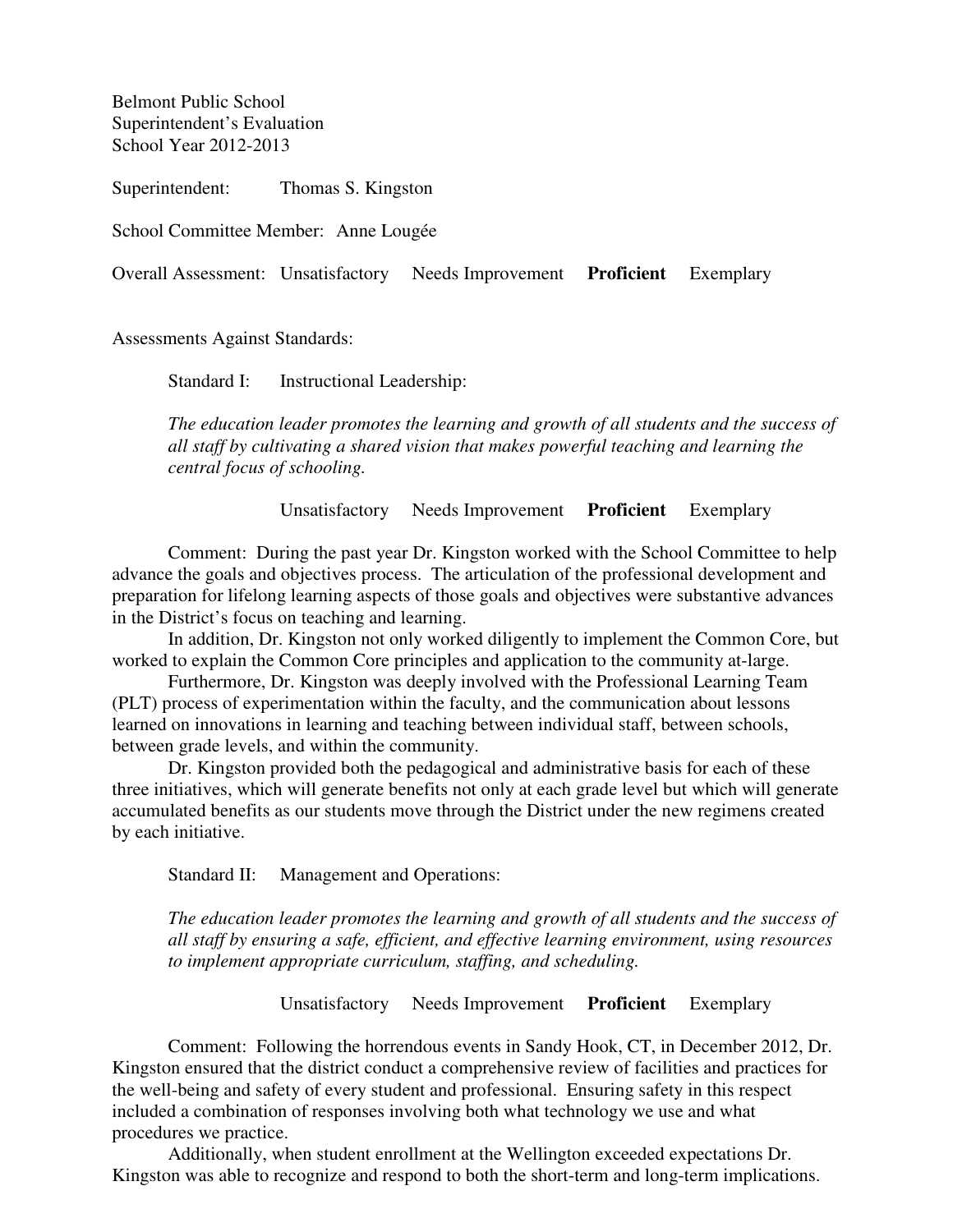In the immediate term, Dr. Kingston diverted incoming K-4 students to non-Wellington elementary schools with more capacity. In the longer-term, he appointed Principal Janet Carey to lead a group to study enrollment issues and to provide initial recommendations that long-term planning groups will take into account the geographic distribution of Belmont's school-age students, the cyclical nature of the ebbs and flows of student enrollments, and the longer-term structural changes in the District's underlying school-age population.

Finally, Dr. Kingston's attention to management and operations should be appreciated with his activities involving the installation of solar energy at the Wellington and the conversion from oil to gas heating at Belmont High. Devoting time and attention to continue to move these projects forward, for both budget and curricular reasons, shows a willingness and ability to see beyond the exigent problems of today to address the potentials of tomorrow.

#### Standard III: Family and Community Engagement:

*The education leader promotes the learning and growth of all students and the success of all staff through effective partnerships with families, community organizations, and other stakeholders that support the mission of the school and district.*

#### Unsatisfactory Needs Improvement **Proficient** Exemplary

 Comment: Dr. Kingston met with each school's PTO/PTA group and regularly attended meetings of the Foundation for Belmont Education. In addition, he attended many if not all of the parent learning programs throughout the year. Without knowing the actual subscriber rate of his blog, I personally found it to be an effective means of communicating events and ideas to the community. In addition to the Sandy Hook devastation, this past academic year was one of personal loss to the School Committee and beyond. I found Dr. Kingston to be a strong and soothing leader as we worked through our grief.

While the success of the collaborative FY2014 budget process with the three primary arms of Belmont's local government (School Committee, Board of Selectmen, Town Meeting through the Warrant Committee) certainly cannot be laid entirely at Dr. Kingston's feet, the staff-to-staff communication between the BPS (Dr. Kingston) and the Town (Town Administrator David Kale) certainly enabled and facilitated that collaboration between the citizen bodies to occur. In times of the types of fiscal constraint we currently face (and will likely face for the foreseeable future), the leadership from both the BPS and Town chief executives to ensure collaboration rather than competition for budget dollars was commendable.

 One final aspect of Dr. Kingston's activities should be noted in that it may well go unremarked upon, though I believe it to be truly significant. The mission of the school and district extends beyond the classroom. I believe that one fundamentally beneficial aspect of Dr. Kingston's pursuit of effective partnerships with families in Belmont is his enthusiastic attendance of various performances at the different grade levels with his wife. Having the Superintendent attending extracurricular events – whether it is a play by the middle-schoolers, a concert by the high schoolers, or an athletic event -- sends a strong message that we value and strive to prepare all of our students for lifelong learning through activities in the classroom and beyond.

Standard IV: Professional Culture:

*The education leader promotes success for all students by nurturing and sustaining a school culture of reflective practice, high expectations, and continuous learning for staff.*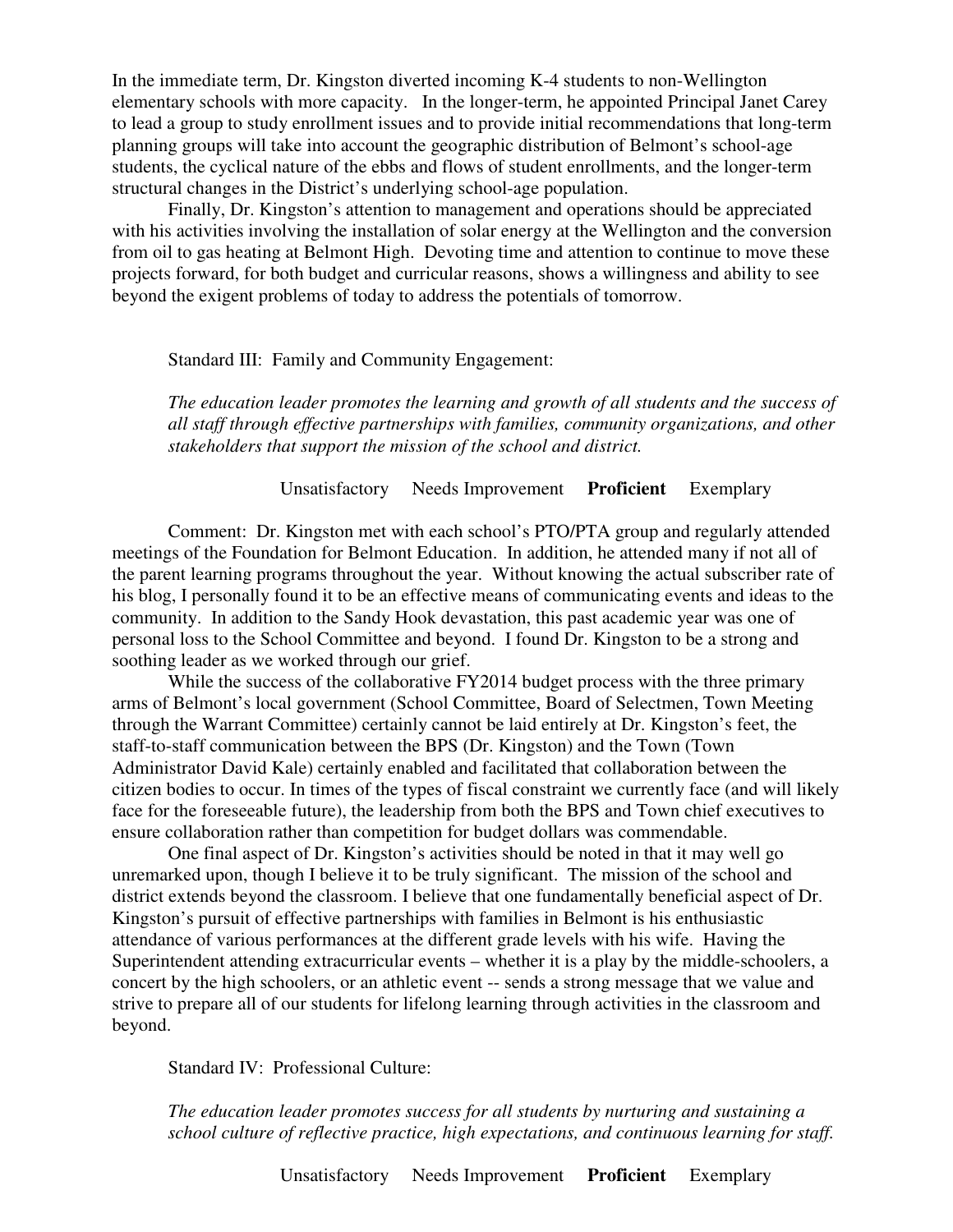#### Comment:

The continued emphasis on the PLTs is one activity in the Belmont Public Schools that emphasizes that what we do today may not be sufficient for tomorrow and that continuous experimentation and learning at the faculty level is needed at all grade levels.

 One aspect of sustaining a school culture that challenged Dr. Kingston in this past year was the requirement that he replace three upper level leadership positions (Wellington principal, Fine & Performing Arts curriculum director, and Belmont High principal). Maintaining a continuum of consistent expectations and practice throughout the entire K-12 experience is critical in any school district. In a district such as Belmont, however, with the vital role played by the Leadership Council as an institution, to replace three of the key players, particularly at a time of substantive internal reflection and district-wide goal-setting and strategic planning (affecting curriculum, basic educational approaches such as the emphasis on AP classes, lifelong learning, and emotional as well as physical health) was a daunting job. Dr. Kingston's personnel selections were a plus to the School District.

 One area of improvement needed in the BPS, as led by senior management such as Dr. Kingston at the Superintendent level, is an assessment of the needed balance between meeting high expectations at the student level and the recognition of the stress and emotional costs imposed upon students and staff associated with those high expectations. I look forward to a continuing discussion about and reflection upon the trade-offs between high achievement and emotional costs as those trade-offs may be identified at the high school level and District-wide.

Assessments Against Performance Goals (Designate one of three judgments for each goal.)

Student Achievement Goal:

In concert with administrators, the joint administrative/Belmont Education Association advisory team, and educators throughout the district, I shall oversee the faithful implementation of a new, comprehensive educator evaluation system that implements the state's model with the first phase of implementation completed by June 2013. (Reference: Superintendent's Rubric: I (D) 1, 2, 3, & 4)

Needs Improvement **Progressing** Met Goal

Comment:

Dr. Kingston oversaw the successful implementation of the Educator Appraisal System in the Belmont Public Schools. The system – involving increased observation of classroom instruction by principals and curriculum directors – resulted in increased discussion about successful instruction, areas for improvement, and ways to coach teachers. Dr. Kingston's work in the past year has been particularly significant in cultivating a shared vision.

Professional Practice Goal:

As a coach within the New Superintendent's Induction Program, the Superintendent will continue to acquire knowledge about leadership development, team building, and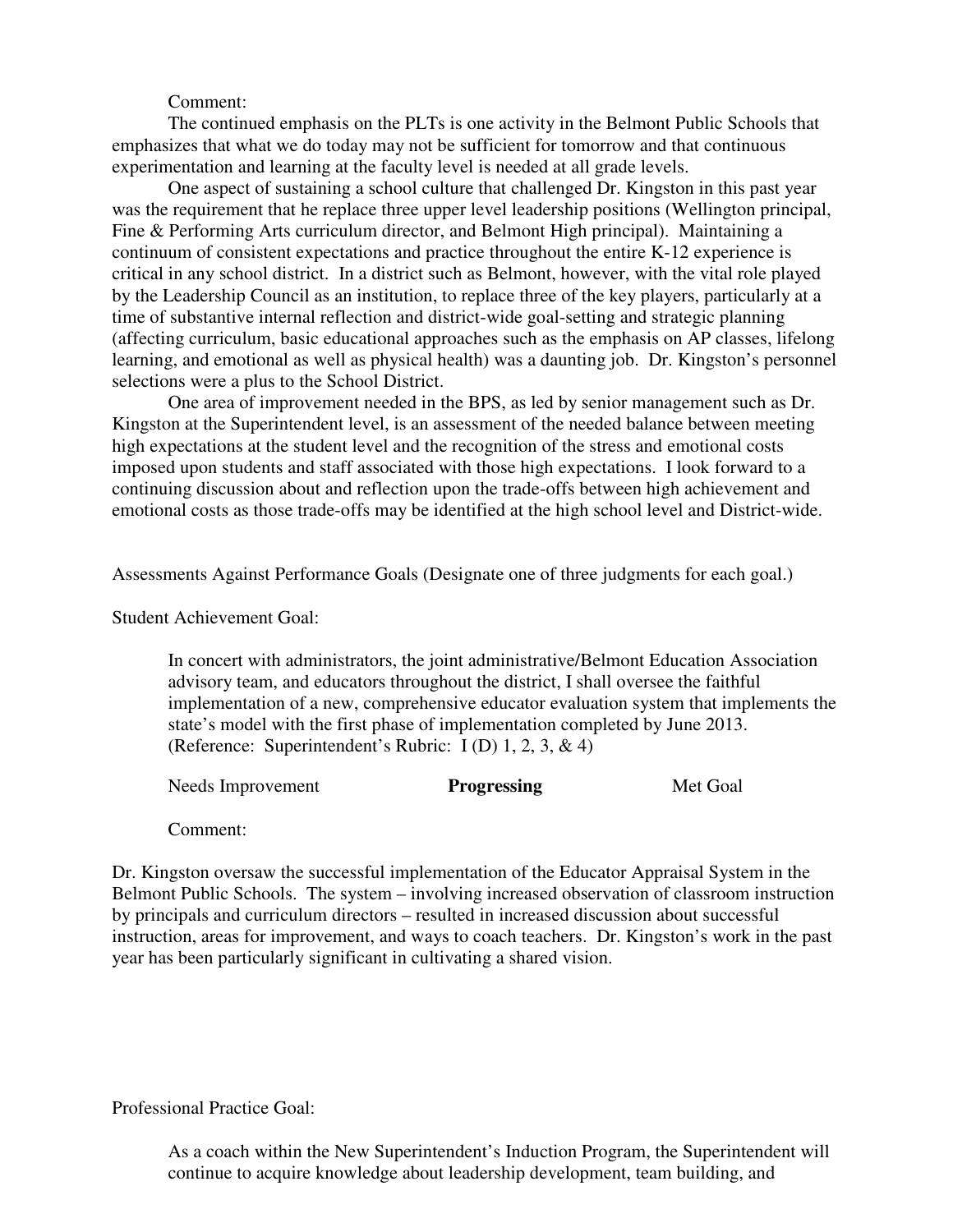strategic planning. He aims to inform—from monthly content sessions and the practical work of coaching individuals new to district leadership—the Belmont Public Schools' effective leadership practices and programming, in particular for the development of district leadership, hiring and mentoring of new administrators, and long-range strategic planning. (Reference: Superintendent's Rubric I (E) 3; II (B) 1, 2)

Needs Improvement **Progressing** Met Goal

Comment:

Dr. Kingston's participation in the New Superintendent's Induction Program (NSIP) continues to be a great benefit to Belmont, as he is able to bring back valuable training tools to the district. Specifically, he was able to provide valuable support to teachers and district leaders as they piloted innovation and innovative instructional models. Additionally, his development of 8 advisory groups, in concert with the Town administration's advisory groups, for the shared purpose of advancing long-term planning is notable. Despite his status as a seasoned administrator, Dr. Kingston's participation in NSIP enables him to keep abreast of developments in the field as well as issues facing other districts.

District-Wide Goals:

Implementation of District-Wide Goals, as represented by the District Strategic Plan.

| Needs Improvement | <b>Progressing</b> | Met Goal |
|-------------------|--------------------|----------|
|                   |                    |          |

Comment:

While the District Strategic Plan is a continuously evolving document, Dr. Kingston successfully worked with the School Committee to articulate achievable goals and objectives, along with identifying measurable metrics which can be used to review and assess progress toward achieving those goals and objectives. As described above, the ability to maintain consistent progress toward the implementation of the Strategic Plan, despite needing to replace three key leadership staff, was a plus for the BPS.

Signature of School Committee Member: Anne Lougée

Date: October 1, 2013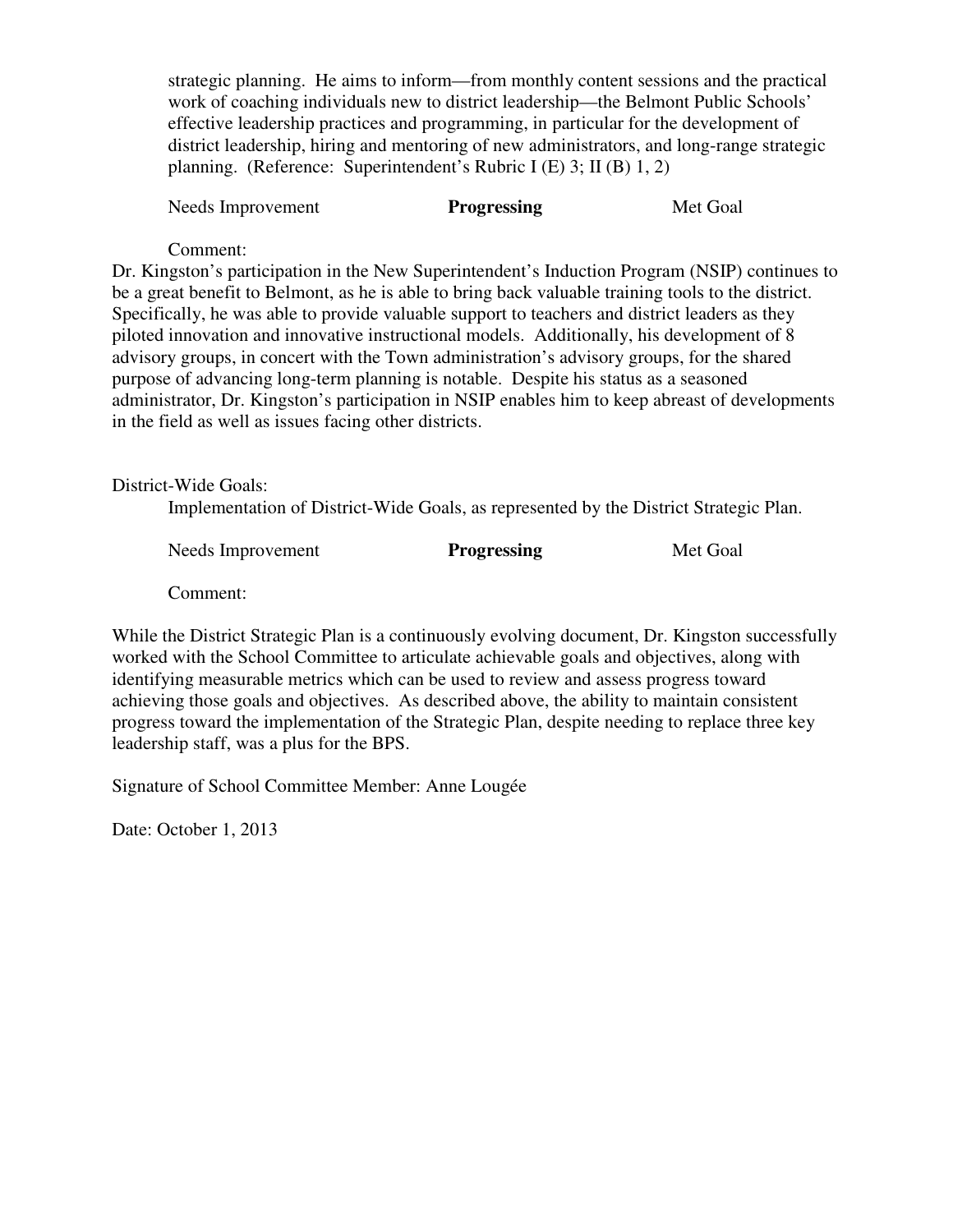Belmont Public School Superintendent's Evaluation School Year 2012-2013

Superintendent: Thomas S. Kingston

School Committee Member: Laurie R. Slap

Overall Assessment: Unsatisfactory Needs Improvement (Proficient) Exemplary *NOTE: The standards in the rubric are extremely high.*

Assessments Against Standards:

Standard I: Instructional Leadership:

*The education leader promotes the learning and growth of all students and the success of all staff by cultivating a shared vision that makes powerful teaching and learning the central focus of schooling.* 

Unsatisfactory Needs Improvement (Proficient) Exemplary

Comment:

*Dr. Kingston has done an excellent job steering the District Leadership Council's efforts to develop a strategic vision for the district that they all seem to embrace. He is overseeing the next steps to share this vision with the entire community.* 

*He has also done an excellent job overseeing the adoption of the Common Core and empowering his staff to strengthen teaching and learning and explore innovative practices wherever feasible.* 

Standard II: Management and Operations:

*The education leader promotes the learning and growth of all students and the success of all staff by ensuring a safe, efficient, and effective learning environment, using resources to implement appropriate curriculum, staffing, and scheduling.*

Unsatisfactory Needs Improvement (Proficient) Exemplary

Comment:

*Dr. Kingston has encouraged his staff to explore innovative instruction. He has shown great perseverance in pushing forward long-term planning efforts in coordination with other Town leaders. I would rate as exemplary his ethical behavior (II-D-2) and management of fiscal systems (II-E-1).* 

Standard III: Family and Community Engagement:

*The education leader promotes the learning and growth of all students and the success of all staff through effective partnerships with families, community organizations, and other stakeholders that support the mission of the school and district.*

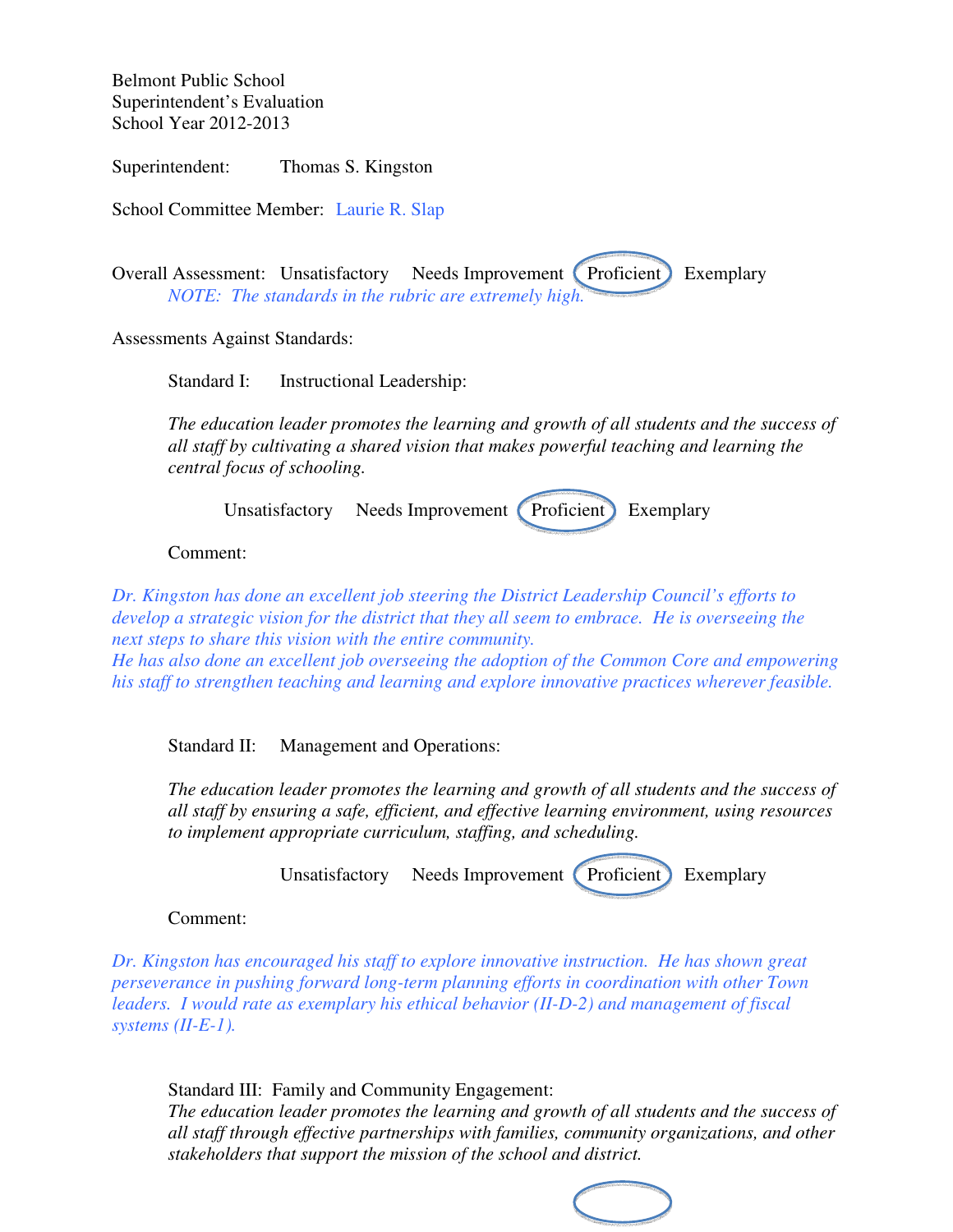### Unsatisfactory Needs Improvement Proficient Exemplary

### Comment:

*Dr. Kingston has become a respected and trusted figure in the Belmont community. I would rate as exemplary his community and business engagement (III-A-2). He has continued excellent work nourishing productive and collegial relationships with Town government leaders and community organizations that strengthen support for the mission of the schools.* 

Standard IV: Professional Culture:

*The education leader promotes success for all students by nurturing and sustaining a school culture of reflective practice, high expectations, and continuous learning for staff.*

Unsatisfactory Needs Improvement Proficient Exemplary

#### Comment:

*Dr. Kingston continually displays a strong commitment to high standards (IV-A-1). He, along with Assistant Superintendent Darias, has solidified and strengthened the PLT culture of continuous learning for staff (IV-D-1). His advocacy for the successful implementation of the new educator evaluation system further nurtures and sustains a school culture of reflective practice, high expectations, and continuous learning for staff.* 

*But as Dr. Kingston noted in his self-assessment, the challenge remains to improve the reported "low" morale of district professionals.* 

Assessments Against Performance Goals (Designate one of three judgments for each goal.)

Student Achievement Goal:

In concert with administrators, the joint administrative/Belmont Education Association advisory team, and educators throughout the district, I shall oversee the faithful implementation of a new, comprehensive educator evaluation system that implements the state's model with the first phase of implementation completed by June 2013. (Reference: Superintendent's Rubric: I (D) 1, 2, 3, & 4)

Needs Improvement Progressing Met Goal



#### Comment:

*Dr. Kingston oversaw the smooth and successful rollout of this most valuable tool*.

Professional Practice Goal:

As a coach within the New Superintendent's Induction Program, the Superintendent will continue to acquire knowledge about leadership development, team building, and strategic planning. He aims to inform—from monthly content sessions and the practical work of coaching individuals new to district leadership—the Belmont Public Schools' effective leadership practices and programming, in particular for the development of

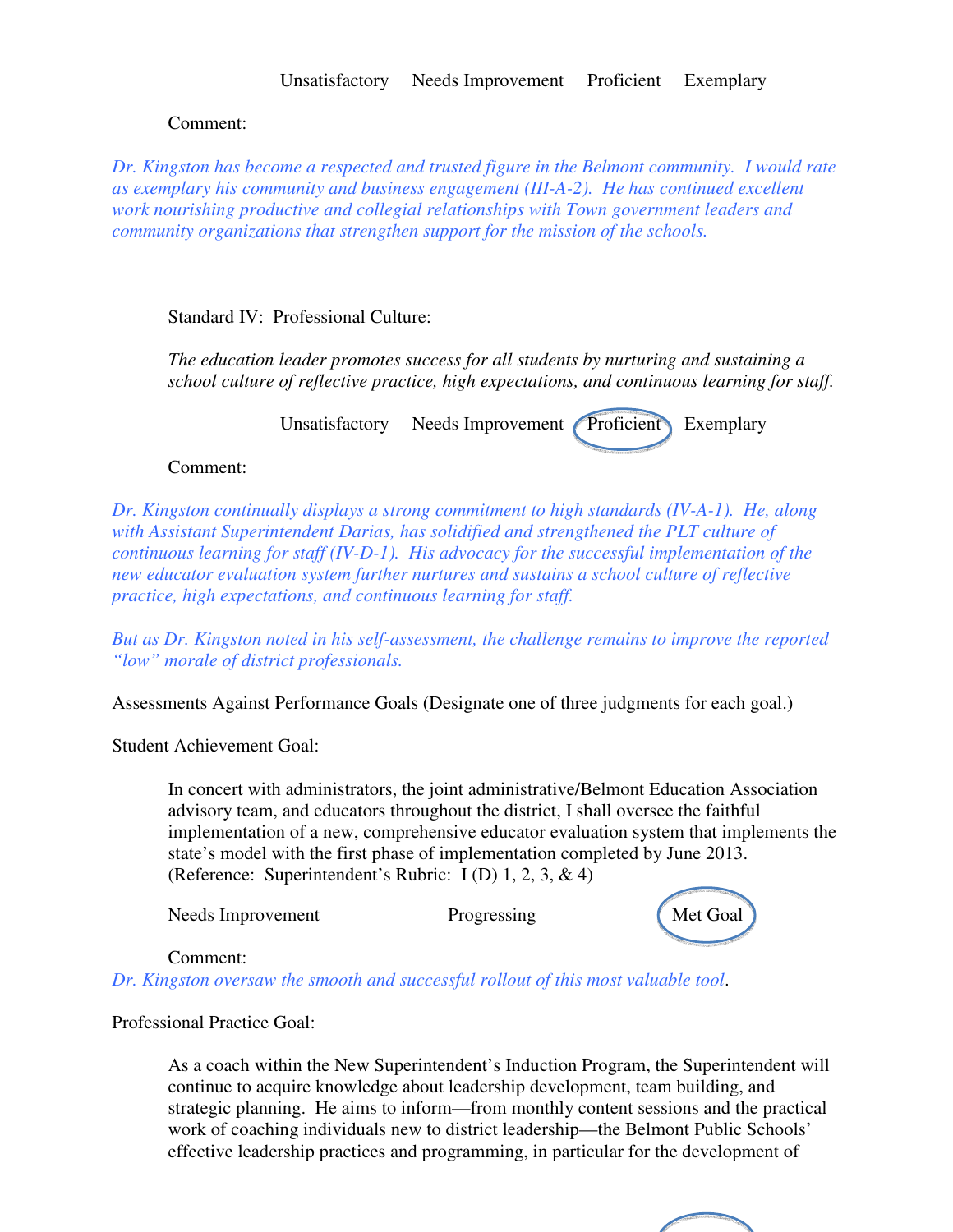district leadership, hiring and mentoring of new administrators, and long-range strategic planning. (Reference: Superintendent's Rubric I (E) 3; II (B) 1, 2)

Needs Improvement Progressing Met Goal

Comment:

*Dr*. *Kingston has hired and mentored strong new administrators. He has shown great perseverance in pushing forward long-range strategic planning efforts within the School Department, with the School Committee, and with other Town leaders.*

# District-Wide Goals:

Implementation of District-Wide Goals, as represented by the District Strategic Plan.

Needs Improvement Progressing Met Goal



Comment:

*Many of these initiatives seem to have a time horizon greater than one year. Successful completion of most of those achievable in Year 1.* 

Signature of School Committee Member: \_\_\_\_\_\_\_\_\_Laurie R. Slap

Date: <u>October 1, 2013</u>

Belmont Public School Superintendent's Evaluation School Year 2012-2013

Superintendent: Thomas S. Kingston

School Committee Member: Kevin Cunningham

Overall Assessment: Unsatisfactory Needs Improvement \*\*\*Proficient Exemplary

Dr. Kingston is a remarkable leader, and our district has been fortunate indeed to have had his services for so long in an "interim" capacity. He leads with quiet competence, is notably knowledgeable in the legal/legislative/pragmatic dimensions of his role, and is committed to excellence in pedagogy. He has aligned with the district goals, and with the School Committee goals of respectful collaboration and long-term planning, and he has helped maintain a productive balance working for excellence and innovation even as we have been constrained in terms of resources. He notably has not tried to "dramatize" the district constraints, but has worked calmly to help town and schools work together to meet these needs.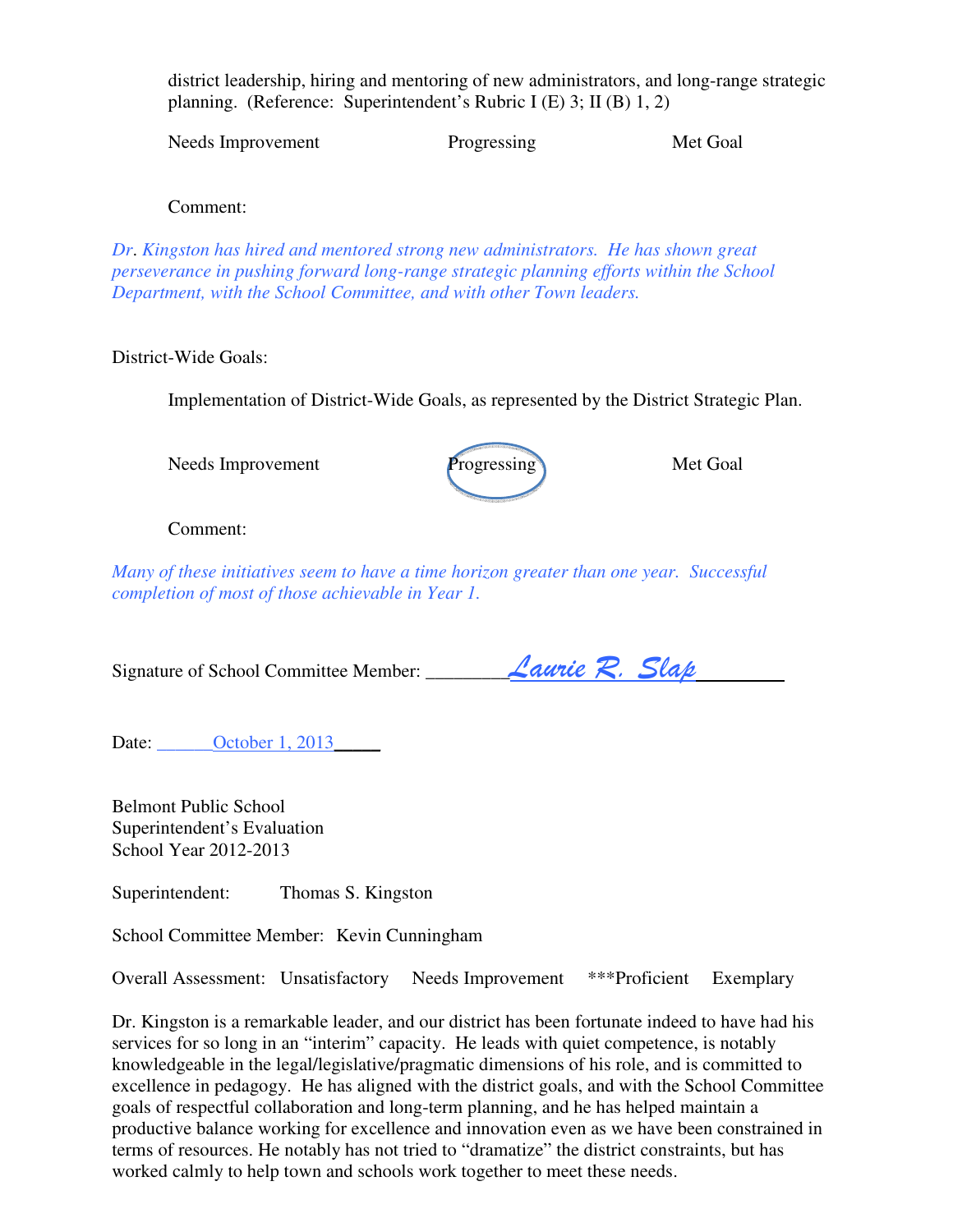The tenor of the school district under his leadership has shifted, I believe, from a sense of divisiveness and crisis to one of workability in trying times, and of forward thinking.

Assessments Against Standards:

Standard I: Instructional Leadership:

*The education leader promotes the learning and growth of all students and the success of all staff by cultivating a shared vision that makes powerful teaching and learning the central focus of schooling.* 

Unsatisfactory Needs Improvement Proficient \*\*\*Exemplary

Comment:

The core of Dr. Kingston's success has been to provide support and assistance to established teams and individuals so that they can perform at their best. He has not imposed directives from above but has instead skillfully facilitated work that enabled individuals and teams to focus on – and execute – what's important. He shepherded the visioning process by the Leadership Council and the School Committee – he did not dictate it. He advanced the implementation of the new appraisal system – he did not decree it. He quietly encouraged innovation, both educational and financial – he did not tell the district which specific innovations to implement. Meanwhile he has run interference on the issues that would otherwise burden staff members (all the legal/legislative work, dealing with meddlers, etc.)

Such intervention – deft but firm input just when it's needed – is a remarkable skill, and one especially appropriate to the Belmont system, where we have a highly-skilled staff who are best served by encouragement and facilitation rather than prodding and lecturing. As an aside (or is it an aside?), it also provides an interesting pedagogical model: leadership/instruction as focused thoughtful facilitation  $-$  i.e., he models a profound approach to teaching.

Dr. Kingston's success would not be possible without the receptivity of the staff he oversees, and it presumes great effort by others such as the Assistant Superintendent and various curricular leaders. It is difficult to separate his own contribution from those he supervises (for instance, how much can the recovery of "Level I" status be attributed to him?), but perhaps that is the nature of this kind of leadership in a high-performing system.

Standard II: Management and Operations:

*The education leader promotes the learning and growth of all students and the success of all staff by ensuring a safe, efficient, and effective learning environment, using resources to implement appropriate curriculum, staffing, and scheduling.*

Unsatisfactory Needs Improvement \*\*\*Proficient Exemplary

Comment: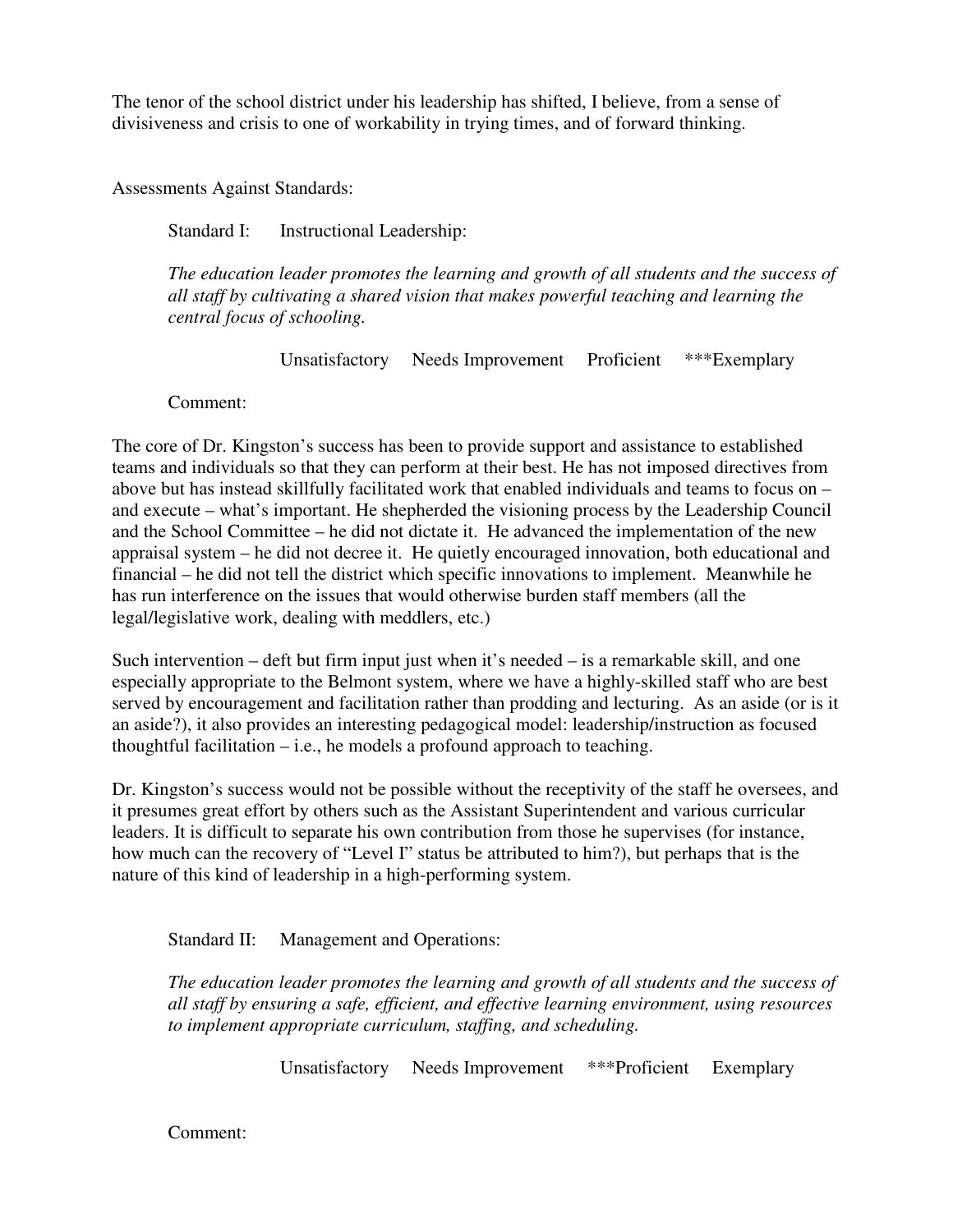Dr. Kingston knows the ins and outs of running a school district, including the standard questions of security, staffing, etc. These areas require a delicate balance on a number of fronts: balancing the best solutions with economic realities; balancing true solutions with the political need to "show some action" even when such action might be questionable; balancing best learning environment and teacher loads with the realities of increasing enrollment, etc.

Dr. Kingston has struck such balances adeptly, though necessarily not to everyone's satisfaction. That's only to be expected.

His awareness of – and judgment with respect to – laws and policies that impact the schools is exemplary.

Standard III: Family and Community Engagement:

*The education leader promotes the learning and growth of all students and the success of all staff through effective partnerships with families, community organizations, and other stakeholders that support the mission of the school and district.*

Unsatisfactory Needs Improvement \*\*\*Proficient Exemplary

Comment:

This area has always struck me as Dr. Kingston's weakest point, though I'm not sure why. He deals well with all the usual organizations, he has started the conversations with community organizations about establishing strategic partnerships, he strongly supports emotional/social supports and resources for cultural diversity in the schools, he began his blog and regularly communicates widely with the community, he talks well with most parents, and he is certainly aware of how much community involvement helps make the Belmont schools what they are. Yet there is a way that the parent community is not at the core of what he does as superintendent. Perhaps it needn't be.

I have seen him be impatient only a few times, and it has been at times when people who do not seem to have a full understanding of the system try to dictate terms as to how the schools "should" be operated. Perhaps it is mere exasperation on his part, though I can certainly understand his response to these people who believe they "know better." All that said, it produces an impression that Dr. Kingston is at odds with some subsets of parents, which is probably not the best result.

(Still, better to "appear" at odds with a few "outside" people than be out of sync with people who are day-to-day involved with the system? I think his focus is correct. And some people are committed to being at odds with people anyway, so Dr. Kingston probably can't help it if he runs into such people. What's remarkable is how few of them there really are, which is partially attributable to the spirit the district exudes under his leadership.)

Standard IV: Professional Culture:

*The education leader promotes success for all students by nurturing and sustaining a school culture of reflective practice, high expectations, and continuous learning for staff.*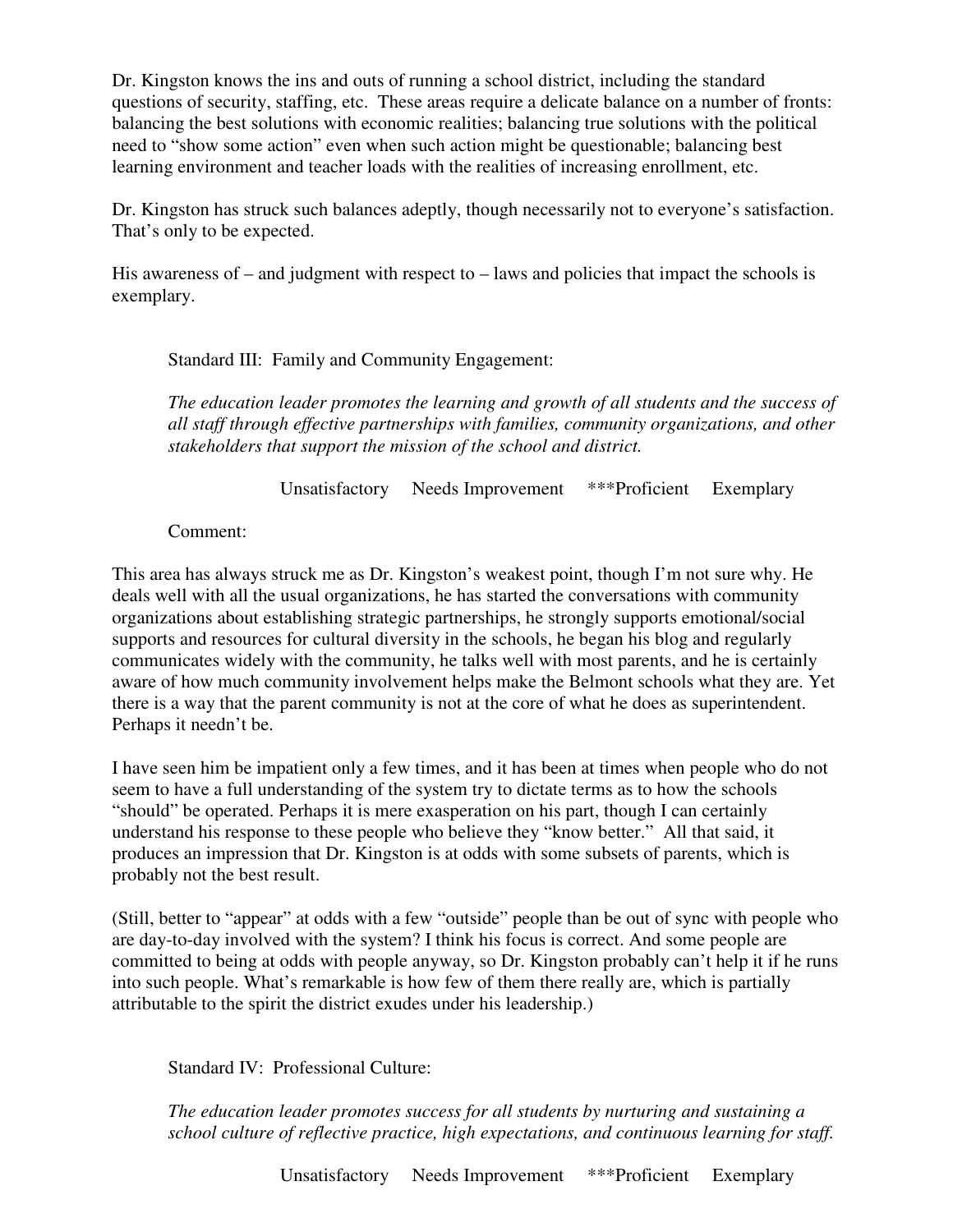# Comment:

Here again, Dr. Kingston's skill is in supporting what works and quietly letting go of what does not. He is a great proponent of the Professional Learning Teams, having discerned immediately that they are the core of instructional innovation as well as professional satisfaction from practitioners. And he is a champion of the evaluation system, not for reasons of "accountability" or to "weed out the bad teachers," but because it is a lever to get systematic self-discovery and professional development from the staff, to their betterment.

He is an excellent communicator, and incorporates everyone's input in discussions.

Assessments Against Performance Goals (Designate one of three judgments for each goal.)

Student Achievement Goal:

In concert with administrators, the joint administrative/Belmont Education Association advisory team, and educators throughout the district, I shall oversee the faithful implementation of a new, comprehensive educator evaluation system that implements the state's model with the first phase of implementation completed by June 2013. (Reference: Superintendent's Rubric: I (D) 1, 2, 3, & 4)

| Needs Improvement | Progressing | ***Met Goal |
|-------------------|-------------|-------------|
| Comment:          |             |             |

From the outset, Dr. Kingston has seen the implementation of the educator evaluation system as a core task, and has been persisten – relentless – in getting it in place, and he has succeeded (naturally with the help of many others) in seeing it done. Sometimes I have even wondered why it loomed so high in his estimation, and I think it has to do with the idea that systems can drive behavior: that the practices and processes involved in the evaluation system would themselves provide excuses for more profound discussions among colleagues and professional growth for teachers. I also suspect that, as Interim Superintendent, he believed he only had a limited time to succeed in this realm, so he worked hard to get it going.

Professional Practice Goal:

As a coach within the New Superintendent's Induction Program, the Superintendent will continue to acquire knowledge about leadership development, team building, and strategic planning. He aims to inform—from monthly content sessions and the practical work of coaching individuals new to district leadership—the Belmont Public Schools' effective leadership practices and programming, in particular for the development of district leadership, hiring and mentoring of new administrators, and long-range strategic planning. (Reference: Superintendent's Rubric I (E) 3; II (B) 1, 2)

Needs Improvement \*\*\*Progressing Met Goal

Comment:

Naturally this goal as stated is an ongoing effort, but I marked this "Progressing" for another reason: it is not clear to me how the NSIP experience is being carried over to our district, either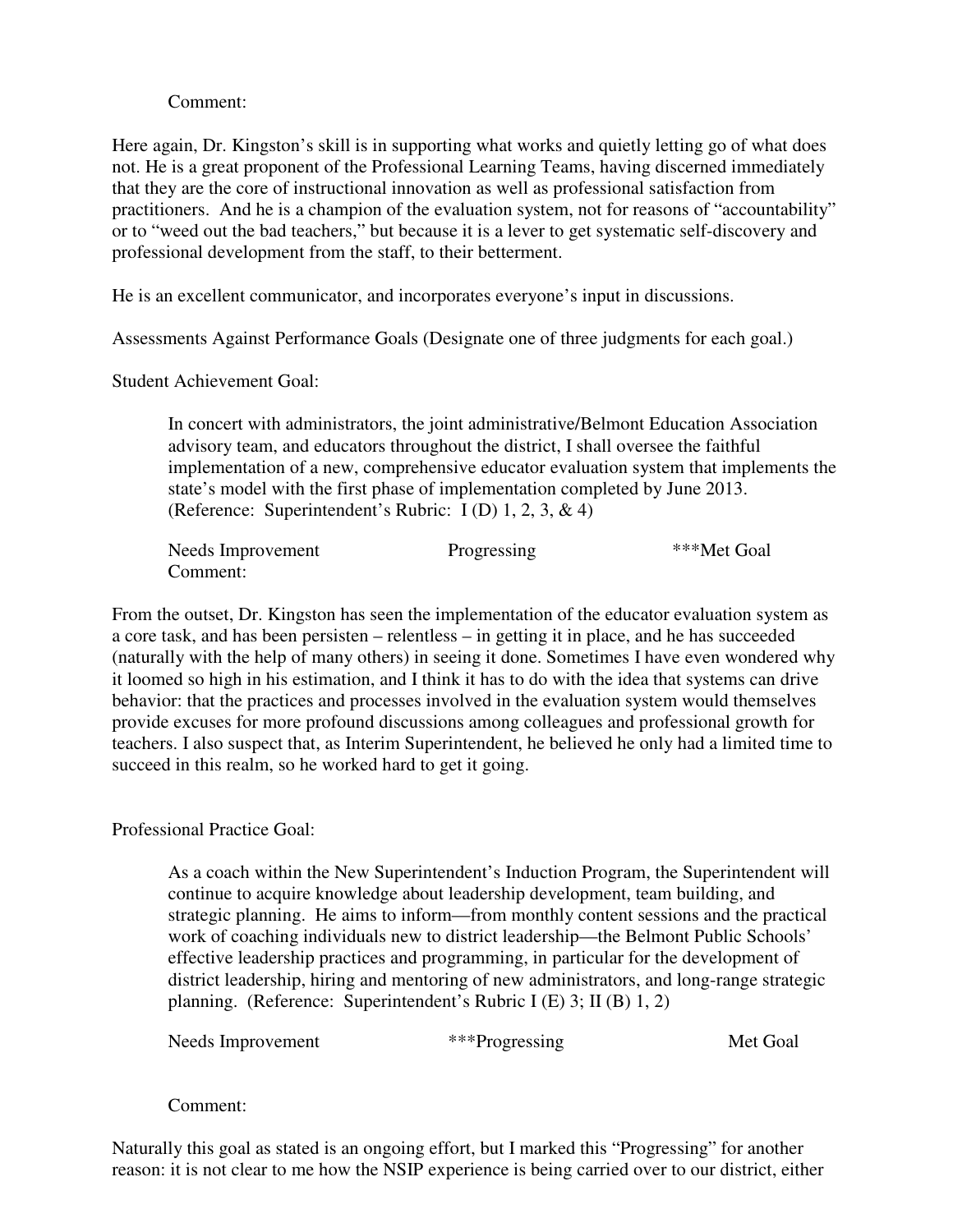"how" or "to what extent." I assume this is because Dr. Kingston's approach is subtle (I mean he impacts things with a light touch rather than in a "dramatic" way), but it's difficult to see from out here what body of knowledge is actually being transferred – this is, what we will see still present even after he leaves. He himself is certainly an excellent model of the NSIP system at work, but has he left us with new systems, structures, knowledge? I just cannot say.

District-Wide Goals:

Implementation of District-Wide Goals, as represented by the District Strategic Plan.

| Needs Improvement | ***Progressing | Met Goal |
|-------------------|----------------|----------|
|                   |                |          |

Comment:

As a multi-year strategic plan, the implementation of district-wide goals can be described as reaching milestones rather than "finishing" things. That said, Dr. Kingston has overseen the completion of various goals that help further the district plan, from the grounding of the strategic plan on his "statements of action," to the successful launch of the evaluation system and successful resurrection of the curriculum review cycle.

I would like to acknowledge especially his handling of the BHS NEASC review. While on the one hand taking all steps necessary to improve the school's fitness, he also took up the gauntlet to challenge – respectfully – NEASC and its direction. He saw the issue in its larger framework and took steps to produce a change at the state/regional level. Since this is where fundamental changes must occur (not merely at NEASC but also at the State and Federal levels), it was encouraging to see him work in concert with other leaders to try to make a difference. This in contrast to those who would merely bemoan "the way things are" and hope vaguely for change at these higher levels without actually taking any steps to effect that change.

While he has supported long-term planning his whole tenure, it was only in the current academic year that he has finally taken ownership of this area. It could have probably happened earlier.

Signature of School Committee Member: Kevin M. Cunningham

Date: 6 October 2013

Belmont Public School Superintendent's Evaluation School Year 2012-2013

Superintendent: Thomas S. Kingston

School Committee Member: Elyse Shuster

Overall Assessment: Unsatisfactory Needs Improvement Proficient Exemplary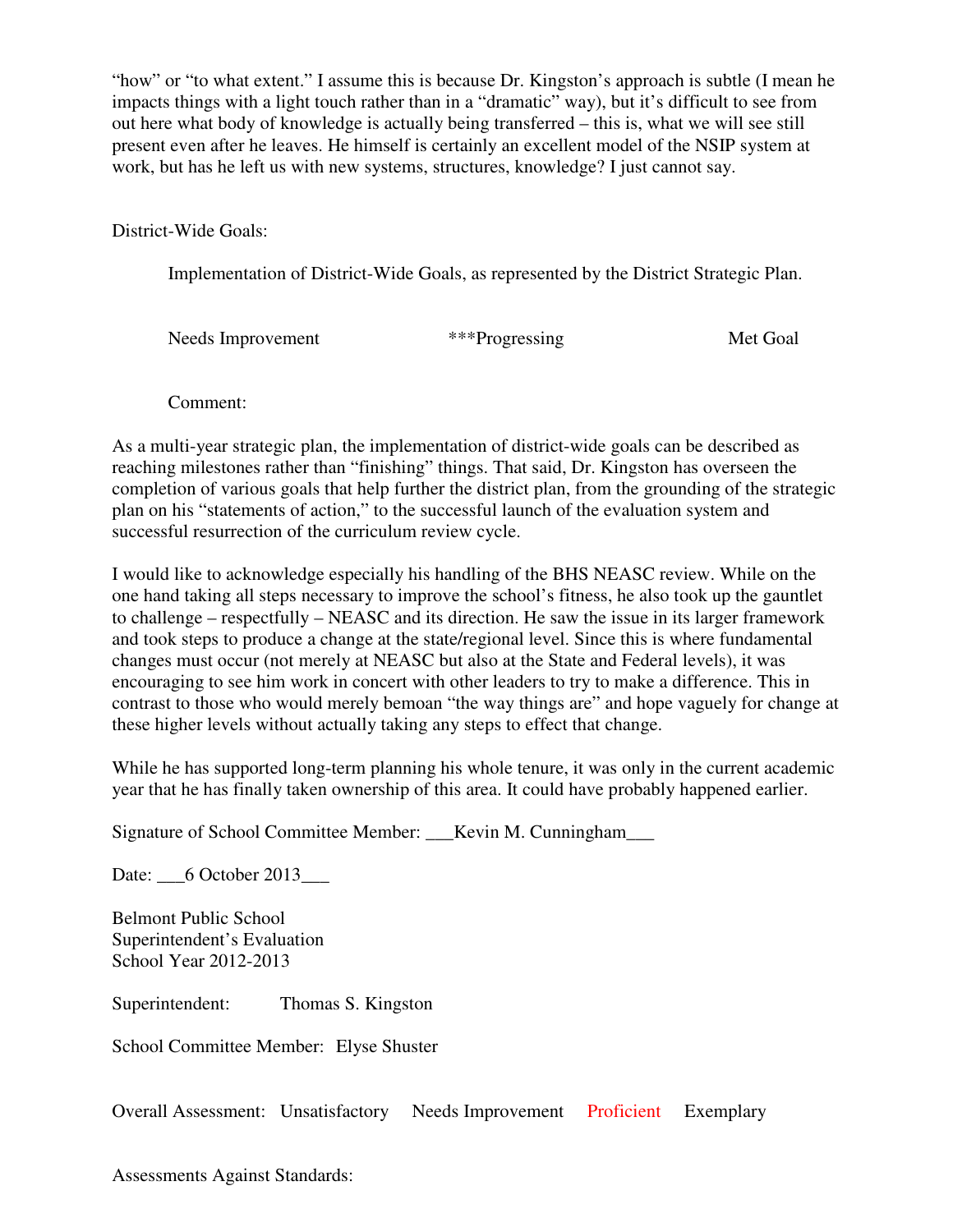Standard I: Instructional Leadership:

*The education leader promotes the learning and growth of all students and the success of all staff by cultivating a shared vision that makes powerful teaching and learning the central focus of schooling.* 

Unsatisfactory Needs Improvement Proficient Exemplary

Comment:

New vision/mission statement and new initiatives. Dr. Kingston is clearly committed to very high standards all around.

Standard II: Management and Operations:

*The education leader promotes the learning and growth of all students and the success of all staff by ensuring a safe, efficient, and effective learning environment, using resources to implement appropriate curriculum, staffing, and scheduling.*

Unsatisfactory Needs Improvement Proficient Exemplary

Comment:

Seems to do the best he can with limited resources. Certainly very adept at management of a complex set of regulations while keeping educational goals at the forefront.

Standard III: Family and Community Engagement:

*The education leader promotes the learning and growth of all students and the success of all staff through effective partnerships with families, community organizations, and other stakeholders that support the mission of the school and district.*

Unsatisfactory Needs Improvement Proficient Exemplary

Comment:

With all due respect, my observation over the past 6 months has been that in dealing with families and some individuals, Dr. Kingston often appears impatient, condescending in tone, and not always polite. In my personal interactions, he is always delightful.

Standard IV: Professional Culture:

*The education leader promotes success for all students by nurturing and sustaining a school culture of reflective practice, high expectations, and continuous learning for staff.*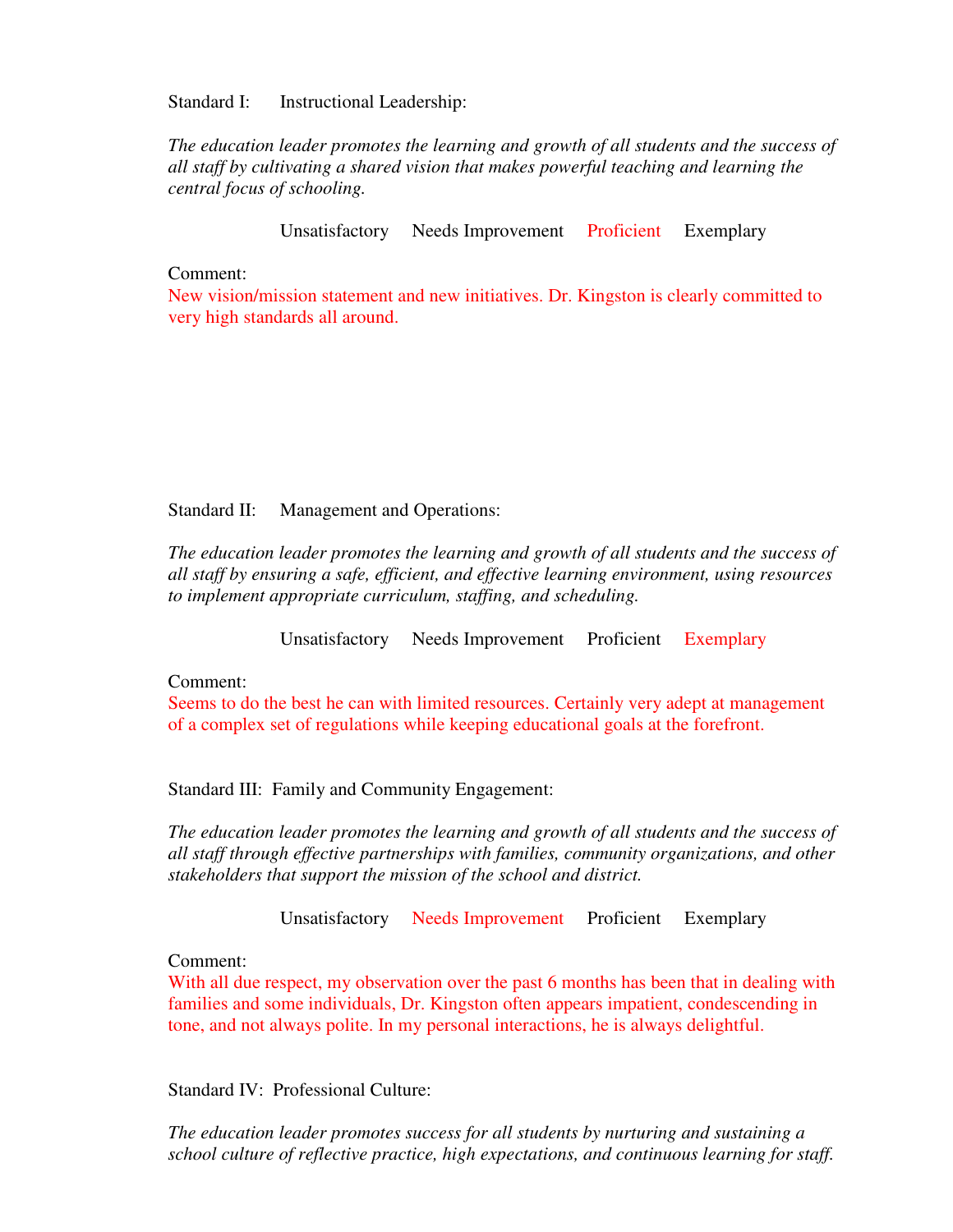### Unsatisfactory Needs Improvement --- Proficient Exemplary

### Comment:

Based upon responses to the survey by the Leadership Council, it seems that while for the most part the professional culture in the district is positive, there was some element of the staff that did not feel that this was the case, especially in the realm of employee morale.

Assessments Against Performance Goals (Designate one of three judgments for each goal.)

Student Achievement Goal:

In concert with administrators, the joint administrative/Belmont Education Association advisory team, and educators throughout the district, I shall oversee the faithful implementation of a new, comprehensive educator evaluation system that implements the state's model with the first phase of implementation completed by June 2013. (Reference: Superintendent's Rubric: I (D) 1, 2, 3, & 4)

Needs Improvement Progressing Met Goal

Comment: On target to meet his goals by June

Professional Practice Goal:

As a coach within the New Superintendent's Induction Program, the Superintendent will continue to acquire knowledge about leadership development, team building, and strategic planning. He aims to inform—from monthly content sessions and the practical work of coaching individuals new to district leadership—the Belmont Public Schools' effective leadership practices and programming, in particular for the development of district leadership, hiring and mentoring of new administrators, and long-range strategic planning. (Reference: Superintendent's Rubric I (E) 3; II (B) 1, 2)

Needs Improvement Progressing Met Goal

Comment:

District-Wide Goals:

 Implementation of District-Wide Goals, as represented by the District Strategic Plan. Needs Improvement Progressing Met Goal

Comment:

Signature of School Committee Member: Elyse Shuster

Date: September 30, 2013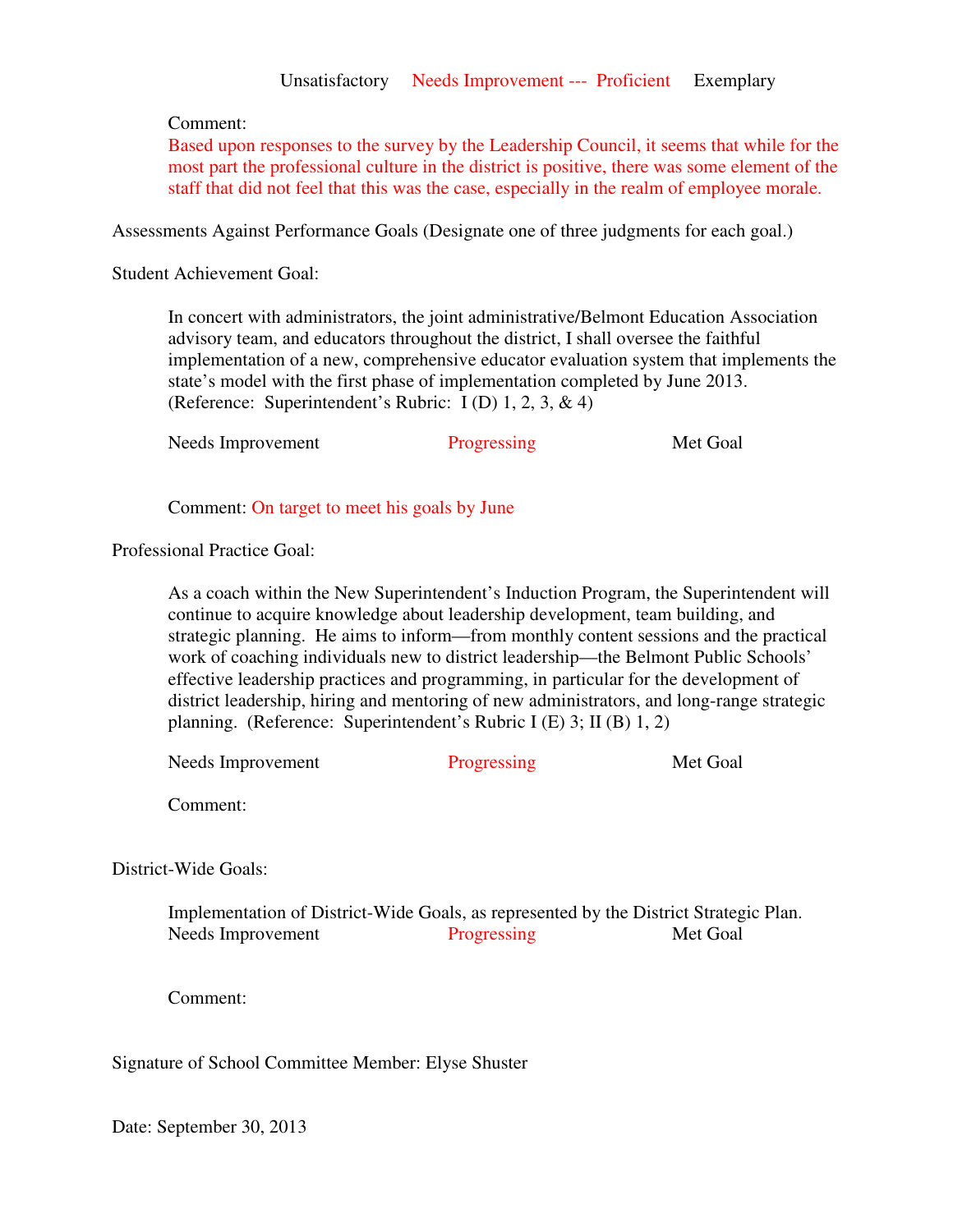# Staff and Community Comments:

1. "I think it's … important to note that the tone of the emails that I (and other parents) received from Dr. Kingston, as well as his demeanor at the meeting with parents, was often off-putting and certainly did not create and environment conducive to establishing a good rapport with parents.

I hope that Dr. Kingston has been as successful as he states he has been in many of the areas he writes about in his self-evaluation. Unfortunately, I do not believe "Family and Community Engagement" is an area of strength for him",

2. "Although I cannot really speak to Superintendent Kingston's work in other areas, my personal experience over the past year in the area of "Family and Community Engagement" has proven Superintendent Kingston's approach to be ineffective and frustrating."

3. "There has once again been a discernible increase in civil discourse, especially in regards to budget discussions".

4. "In my estimation, Tom Kingston is a thoughtful and knowledgeable educational leader who has created an environment of determination and trust into a school district and community that sorely needed it. He is a sincere and compassionate person who is willing to listen and consider all opinions and viewpoints before making decisions. He makes time to meet with individual teachers who have concerns…"

5. "I was very disheartened by the treatment that parents and students [at BHS] received".

6. "With regard to the superintendent's evaluation process – I think Dr.Kingston has been doing a great job. I don't suppose you can convince him to stay one more year."

7. "Mid-term reports don't help! By the time parents get them it's too late! What is needed is a on-line system where parents can log in and check academic progress of their kids in each subject."

8. Ongoing concerns about the security system at the Chenery, including after 3:30 access and buzzer system monitoring.

9. "I'd like to mention that I felt Dr. Kingston's welcome speech to staff at the beginning of the year was inspiring, insightful and motivating. He clearly put a lot of time, energy and passion into the presentation and it was a wonderful way to start the year. … I'd like to thank him for showing our staff the respect of creating a truly moving speech out of a moment that could have been merely a formality.

10. "I appreciate Dr. Kingston's visible support of activities outside of class. My family and I have seen him at many performances and events and we appreciate that"

11. " I also don't find him to be engaged in the community – for example, it would be wonderful if he attended some of the community gatherings at the school, such as the pasta dinner at Chenery or the ice cream social every year at the beginning of the year at Wellington. This I think would enable him to get to know our community deeper and be seen in a more positive, welcoming, engaged light."

12. "Our family believes that the Superintendent has done an excellent job. We would certainly love to have him continue – we think his work with town officials has added a degree of credibility to difficult budgetary discussions"